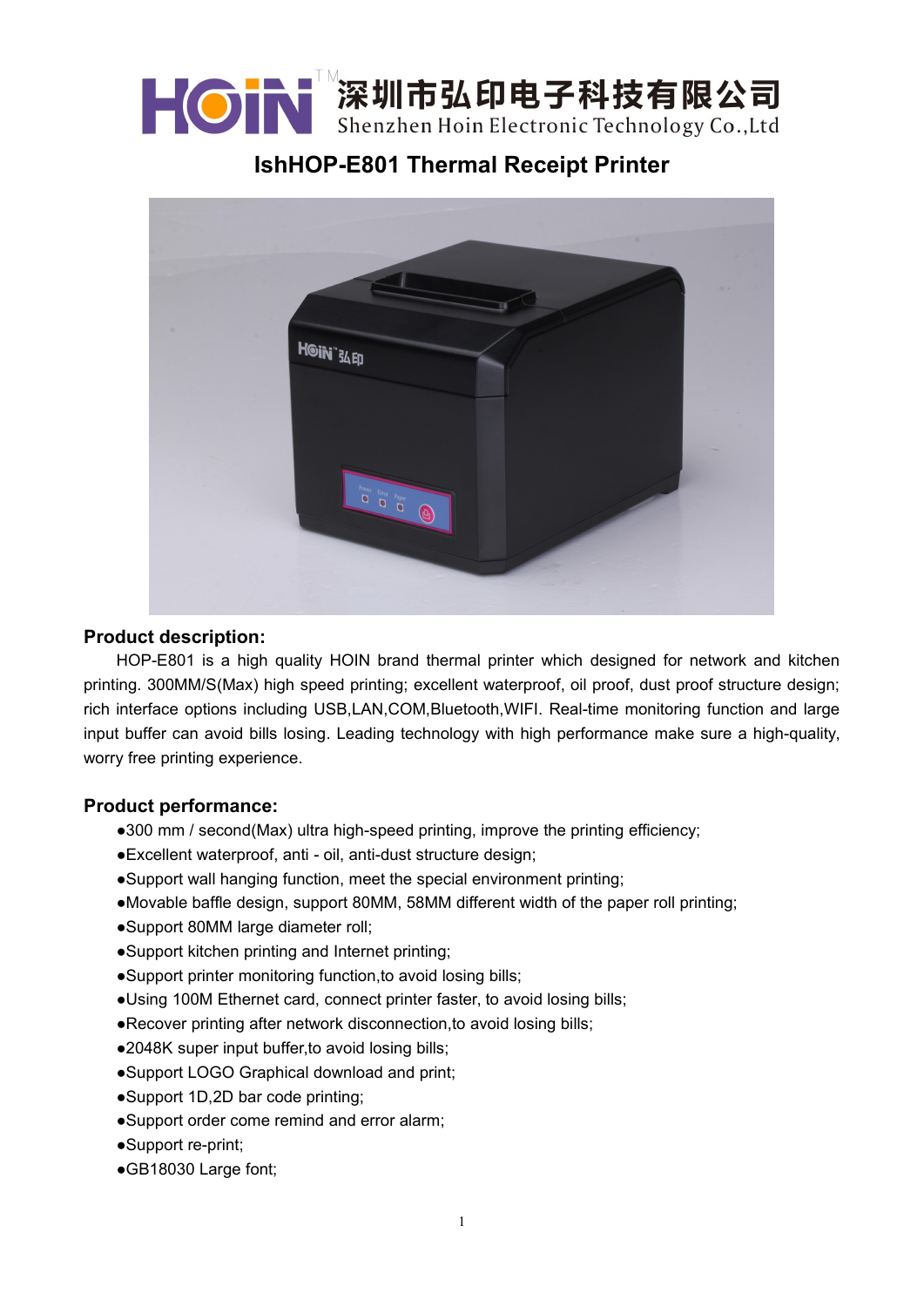

- ●Support Multi language printing;
- ●Rich Interface:

USB,USB+Internet,Internet+USB+COM,Internet+USB+WIFI,USB+Bluetooth,USB+WIFI, USB+LAN+COM+Bluetooth+WIFI

- ●Compatible with ESC/POS print instruction mode;
- ●Support Windows,Linux,Android and IOS system;

## **Application:**

Shopping malls, restaurants, stores, warehousing, taxation, banking, medical, postal

### **Printer Parameters:**

| <b>Item</b> |                 | <b>Parameters</b>                                                           |
|-------------|-----------------|-----------------------------------------------------------------------------|
|             | Printing        | <b>Thermal Line</b>                                                         |
|             | Method          |                                                                             |
|             | Printing width  | 72mm                                                                        |
| Print       | Resolution      | 576 Dots/Line or 512 Dots/Line (8dots/mm, 203dpi)                           |
| parameters  | Print speed     | 300mm/Second                                                                |
|             | Interface       | USB, USB+LAN, USB+LAN+COM, USB+Bluetooth, USB+WIFI,                         |
|             |                 | USB+LAN+WIFI,USB+LAN+COM+Bluetooth+Wifi                                     |
|             | Line Spacing    | 3.75mm (Can adjust line spacing by command)                                 |
|             | Line No.        | FontA-48Lines/FontB-64Lines/Simple,traditional Chinese-24                   |
|             |                 | lines                                                                       |
|             | Character       | standard GB18030 simplified / traditional Chinese Fonts                     |
|             | Character       | ANK character, Font A: 1.5×3.0mm (12×24 dots)                               |
|             | <b>Size</b>     | Font B: $1.1 \times 2.1$ mm ( $9 \times 17$ dots)<br>Simplified/Traditional |
|             |                 | Chinese: 3.0×3.0mm(24×24 dots)                                              |
|             | Extended        | PC437/Katakana/PC850/PC860/PC863/PC865/WestEurope/G                         |
|             | character set   | reek/Hebrew/EastEurope/Iran/WPC1252/PC866/PC852/PC85                        |
|             |                 | 8/IranII/Latvian/Arabic/PT151,1251/PC737/WPC/1257/ThaiVie                   |
|             |                 | tnam/PC864/PC1001/(Latvian)/(PC1001)/(PT151,1251)/(WPC                      |
| Bar code    |                 | 1257)/(PC864)/(Vietnam)/(Thai)                                              |
| Character   | Bar code        | 1D bar code:                                                                |
|             |                 | UPC-A/UPC-E/JAN13(EAN13)/JAN8(EAN8)CODE39/ITF/CO                            |
|             |                 | DABAR/CODE93/CODE128                                                        |
|             |                 | 2D barcode: QRCODE                                                          |
| Graphics    | Graphics        | Supports bitmap download and print                                          |
| printing    | printing        |                                                                             |
| Cutter      | Cutter          | Full cut/Half cut                                                           |
|             | Function        |                                                                             |
| Paper       | <b>Type</b>     | Thermal                                                                     |
|             | Width           | 79.5±0.5mm                                                                  |
|             | <b>Diameter</b> | ≤80mm                                                                       |